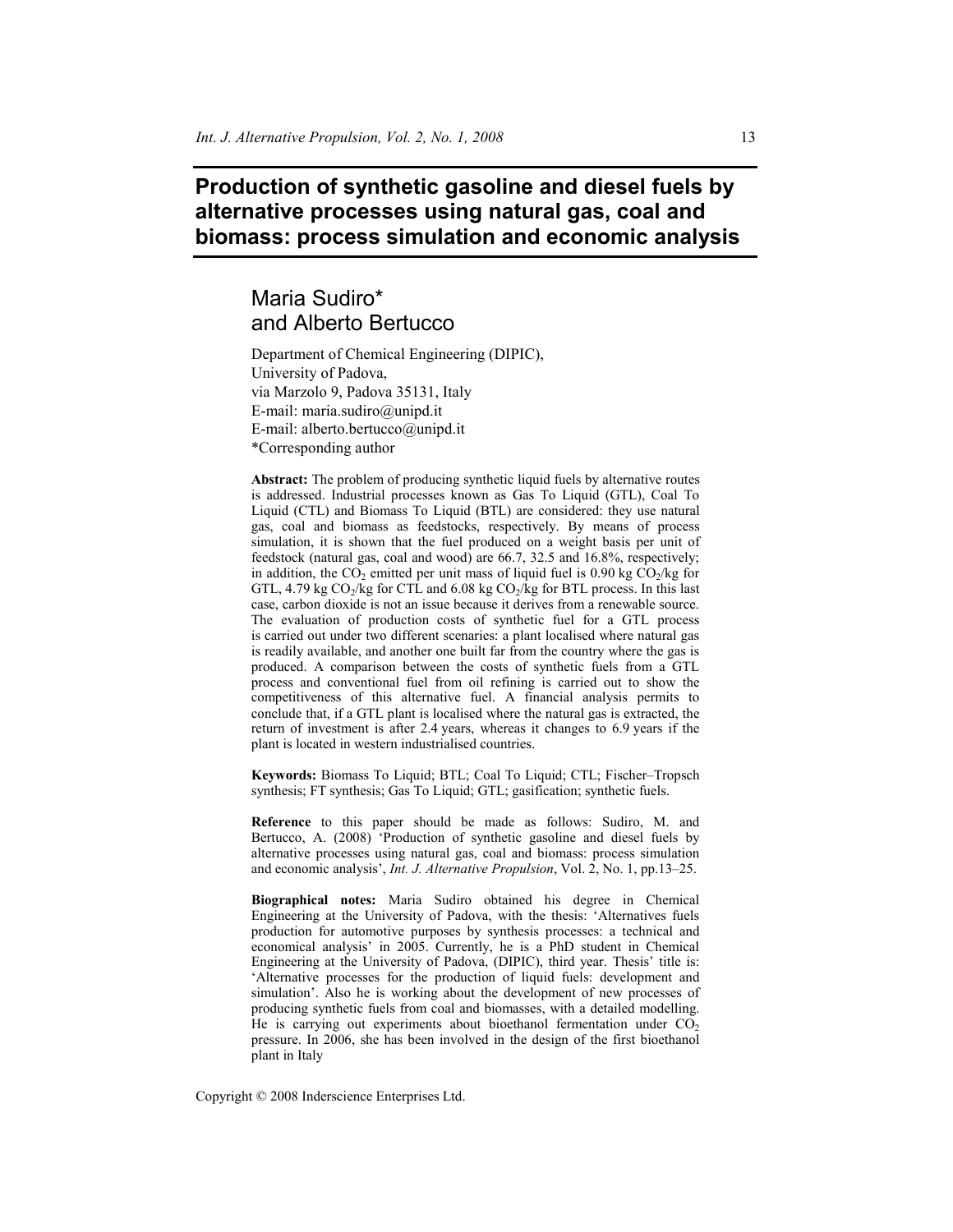Alberto Bertucco is a full professor of Chemical Engineering at the University of Padova. During 25 years of his university career, he has developed research activities in four fields: online control of distillation units, thermodynamics of fluid phase equilibria of multicomponent mixtures, extractive and nonextractive applications of supercritical fluids, simulation of petroleum and petrochemical industrial processes. He has published 110 scientific papers, 86 of which in international refereed journals. From 2004, he has started research activity in the field of alternative fuels. In 2006, he has been involved in the design of the first bioethanol plant in Italy.

## **1 Introduction**

In the 20th century, the use of petroleum dominated the process industries and with it came the birth and growth of chemical engineering and chemical technology. Now, we are beginning to realise that the world's petroleum reserves are not infinite. Because they are rapaciously being consumed, their costs are rising and sooner or later a time will come when we will have to look for a replacement of petroleum. Oil price variation from 1940 to 2006 is from 12 to 75 \$/barrel, a value corrected by using standard devaluation index (http://research.stlouisfed.org/fred2/series/OILPRICE/98/10yrs).

Nowadays, fuels from crude oil supply about 96–98% of the worldwide energy demand for transportation (cars, ships and airplanes) and more than 50% of oil extracted is refined to produce fuels. Estimates of the oil availability span from 40 to 60 years at the present rate of consumption (www.ifp.fr).

On the other hand, the currently known reserves of methane and of coal exceed those of crude oil by factors of about 1.5 and 25, respectively (Dry, 2002). Production of syngas from methane or coal or biomass, and successive conversion of the syngas to a range of fuels and chemicals could become increasingly of interest as the reserves of crude oil are depleted and/or the price of crude rises.

The perspective for a final solution of the energy source problem is not shorter than 50 years. So, for transportation purposes liquid synthetic fuels with high volumetric density of energy are likely to be produced using alternative technologies in the transition time between now and then.

Alternatives to fossil fuels are biofuels (bioethanol and biodiesel), hydrogen (even if this is currently obtained from hydrocarbons) and synthetic fuels.

Aim of this work is an evaluation of the technical and economic feasibility of a number of processes of production of synthetic fuels.

Three processes have been addressed and examined by process simulation: they are referred to as Gas To Liquid (GTL), Coal To Liquid (CTL) and Biomass To Liquid (BTL).

# **2 Model simulation**

The models of the three processes considered (GTL, CTL and BTL) were developed using Aspen Plus<sup>TM</sup> as process simulator. Material and energy balances were accounted for and solved for every process unit, whereas no chemical kinetic models were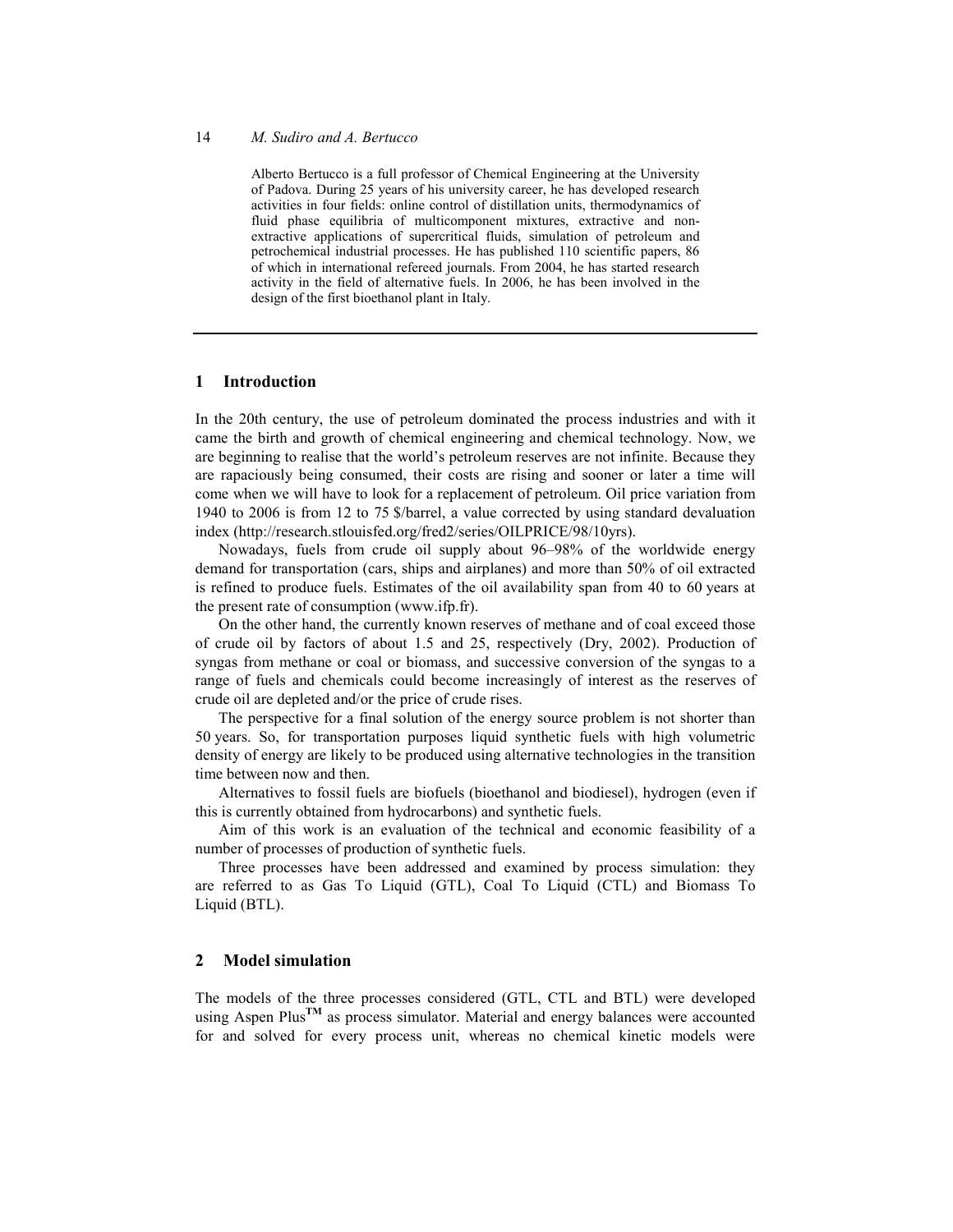considered in reactor simulation. The plant capacity was 100 t  $h^{-1}$  of liquid fuel (gasoline, diesel and GPL, with a weight composition of about 1, 29 and 70%, respectively), starting from natural gas, coal and wood as feedstocks.

Synthetic fuels process routes consist of five sections at least: syngas production and purification, Fischer–Tropsch (FT) synthesis, hydrocracking, separation of products, water treatment and recycle. All of them were simulated as detailed in the following section.

### *2.1 Thermodynamic model*

Both for reactors and separators the selection of a suitable thermodynamic model is of paramount importance. For the mixtures involved in GTL, CTL and BTL processes both equations of state and  $g<sup>E</sup>$  models were used.

The Peng–Robinson equation of state with Boston–Mathias alpha function was applied in the main units (reactors, distillation columns and two phase separators).

In separation, sections involving also liquid–liquid–vapour three-phase systems, these equilibra have been represented by the Non-Random Two Liquid (NRTL) equation (Poling et al. 2000). In particular, this detailed thermodynamic model has been useful in the section of water treatment: the water produced from FT synthesis contains oxygenated compounds, with the composition given in Table 1. Ten compounds have been chosen to describe this mixture: methanol, ethanol, 1-propanol, 1-butanol, 1 pentanol, 1-hexanol, acetic acid, propionic acid, butyric acid and water; alcohols higher than  $C_6$  and acids higher than  $C_4$  were neglected.

The NRTL equation used in Aspen Plus™ is:

$$
\ln \gamma_{i} = \frac{\sum_{j} x_{j} \tau_{ji} G_{ji}}{\sum_{k} x_{k} G_{ki}} + \sum_{j} \frac{x_{j} G_{ij}}{\sum_{k} x_{k} G_{kj}} \left( \tau_{ij} - \frac{\sum_{m} x_{m} \tau_{mj} G_{mj}}{\sum_{k} x_{k} G_{kj}} \right)
$$
(1)

where  $G_{ij}$  = exp  $(-a_{ij}\tau_{ij})$ 

 $\tau_{ii} = a_{ii} + b_{ii}/T + e_{ii}$  ln  $T + f_{ii}T$ ,  $a_{ii} = c_{ii} + d_{ii}$  (*T*–273.15 K),  $\tau_{ii} = 0$  and  $G_{ii} = 0$ .

For the pairs of components with missing parameters in Aspen  $Plus^{TM}$ , we have assumed that: the system 1-pentanol–acetic acid has same parameters as the system 1-butanol–acetic acid; the systems methanol, ethanol, 1-propanol, 1-butanol, 1-pentanol, 1-hexanol with propionic acid and butyric acid have same parameters as the corresponding systems methanol, ethanol, 1-propanol, 1-butanol, 1-pentanol, 1-hexanol with acetic acid; for the system propionic acid–butyric acid the binary parameters have been set to zero. In Table 2, the matrix of all pairs of components is shown with the indication on how binary parameters were defined. Experimental data were retrieved from literature for the systems: ethanol–acetic acid and butanol–acetic acid (Rius et al., 1959), hexanol–acetic acid (Apelblat et al. 1983), water–acetic acid and water–propionic acid (Ito and Yoshida, 1963), acetic acid and propionic acid (Tamir and Wisniak, 1975).

Values of binary NRTL interaction parameters are summarised in Table 3.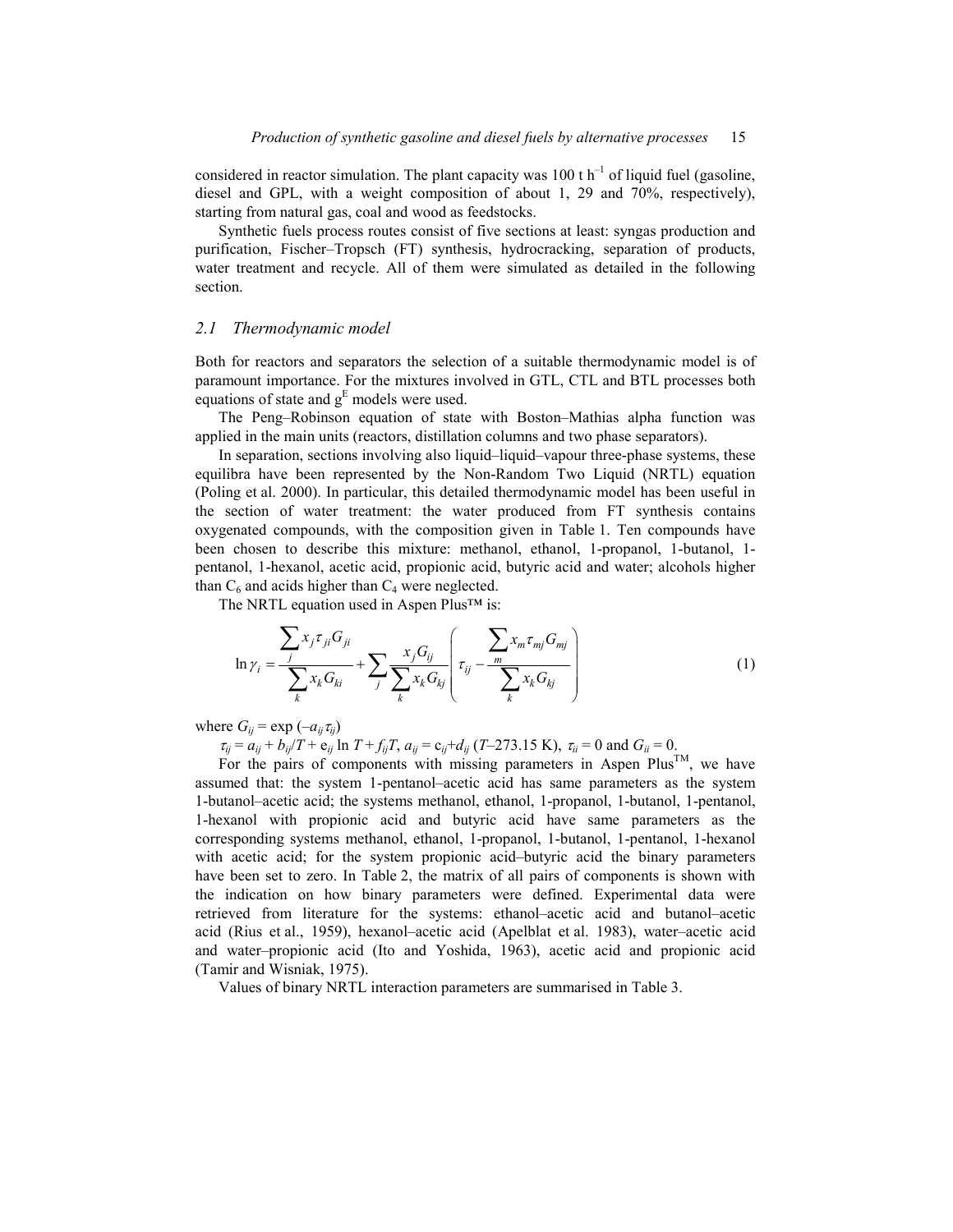| Compounds      | Weight (ppm)     | Compounds  | Weight (ppm) | Compounds      | Weight (ppm)     |
|----------------|------------------|------------|--------------|----------------|------------------|
| Methane        | $\boldsymbol{0}$ | Ethanol    | 2,520        | 1-Decanol      | 10               |
| n-Pentane      | 70               | 1-Propanol | 2,300        | 1-undecanol    | $\boldsymbol{0}$ |
| n-Hexane       | 20               | 1-Butanol  | 1,720        | Acetic acid    | 1,010            |
| Carbon dioxide | $\theta$         | 1-Pentanol | 1,000        | Propionic acid | 690              |
| 1-Pentene      | 200              | 1-Hexanol  | 480          | Butyric acid   | 340              |
| 1-Hexene       | 70               | 1-Heptanol | 210          | Pentanoic acid | 100              |
| 1-Heptene      | 20               | 1-Octanol  | 80           | Hexanoic acid  | 20               |
| Methanol       | 2380             | 1-Nonanol  | 30           | Acetone        | 50               |

**Table 1** Experimental composition of water produced from Fischer–Tropsch synthesis

**Table 2** Matrix of Non-Random Two Liquid binary parameters

|                | 2            | $\mathfrak{Z}$ | $\overline{4}$ | $5\overline{)}$ | $\delta$     | $\overline{7}$ | 8             | 9              | 10           |
|----------------|--------------|----------------|----------------|-----------------|--------------|----------------|---------------|----------------|--------------|
|                | $\mathbf{A}$ | $\mathbf{A}$   | $\mathbf{A}$   | $\mathbf{A}$    | $\mathbf{A}$ | $\mathbf{A}$   | $\mathcal{C}$ | $\mathbf C$    | $\mathbf{A}$ |
| $\mathfrak{D}$ |              | $\mathbf{A}$   | A              | A               | A            | B              | $\mathcal{C}$ | ${\bf C}$      | $\mathbf{A}$ |
| 3              |              |                | A              | A               | A            | $\mathbf{A}$   | A             | $\mathcal{C}$  | $\mathbf{A}$ |
| $\overline{4}$ |              |                |                | A               | $\mathbf{A}$ | $\mathbf{B}$   | $\mathcal{C}$ | $\mathcal{C}$  | $\mathbf{A}$ |
| 5              |              |                |                |                 | $\mathbf{A}$ | $\mathcal{C}$  | $\mathcal{C}$ | $\mathcal{C}$  | $\mathbf{A}$ |
| 6              |              |                |                |                 |              | B              | $\mathcal{C}$ | $\mathcal{C}$  | $\mathbf{A}$ |
| 7              |              |                |                |                 |              |                | B             | $\mathcal{C}$  | B            |
| 8              |              |                |                |                 |              |                |               | $\overline{O}$ | B            |
| 9              |              |                |                |                 |              |                |               |                | A            |
| 10             |              |                |                |                 |              |                |               |                |              |

A, Aspen Plus; B, Regressed; C, Assumed; O, Zero; 1, Methanol; 2, Ethanol; 3, 1-Propanol; 4, 1-Butanol; 5, 1-Pentanol; 6, 1-Hexanol; 7, Acetic acid; 8, Propionic acid; 9, Butyric acid and 10, Water.

**Table 3** Non-Random Two Liquid parameters fitted from Vapour Liquid Equilibrium experimental data

| Comp. i | Ethanol     | <b>Butanol</b>        | Hexanol                             | Water                 | Water          | Acetic acid    |
|---------|-------------|-----------------------|-------------------------------------|-----------------------|----------------|----------------|
| Comp. j | Acetic acid |                       | Acetic acid Acetic acid Acetic acid |                       | Propionic acid | Propionic acid |
| T       | K           | K                     | K                                   | K                     | K              | K              |
| aij     | 19.6716     | 36.283                | 423.79                              | $-7.0904$             | $-23.261$      | $-22.116$      |
| aji     | $-7.9712$   | $-23.398$             | 195.08                              | 6.1332                | 8.6653         | $-68.108$      |
| Bij     | $-7136.3$   | $-5236.0$             | $-90000$                            | $-3364.3$             | 9226.9         | 8522.0         |
| Bji     | 2757.3      | 115.38                | $-58459$                            | 4289.1                | $-2429.7$      | 29195          |
| cij     | 1.2568      | $8.4182\times10^{-4}$ | 0.0371                              | $4.1906\times10^{-3}$ | 0.7816         | 0.4069         |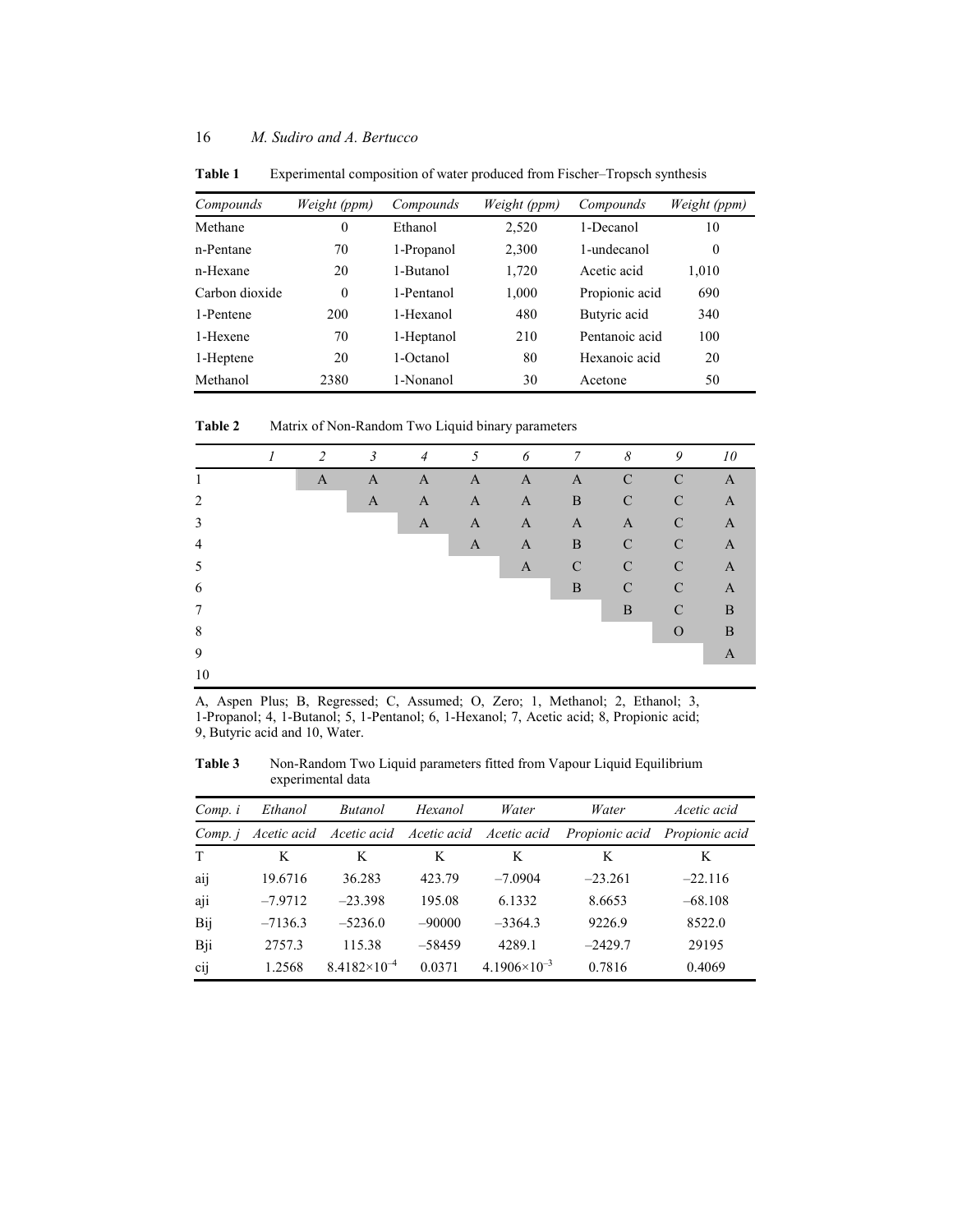|                    |      | Proxanal (% wt) |     | Ultanal $(\%$ wt) |       |              |                  |
|--------------------|------|-----------------|-----|-------------------|-------|--------------|------------------|
|                    | Coal | Wood            | Ash |                   | Coal  | Wood         | Ash              |
| Water              | 2.2  | 15              |     | C                 | 72.24 | 50.1         | $\boldsymbol{0}$ |
| Volatile<br>matter | 32.7 |                 |     | Н                 | 4.14  | 6.12         | $\boldsymbol{0}$ |
| Fixed<br>carbon    | 51.3 |                 |     | N                 | 1.72  | 41.9         | $\boldsymbol{0}$ |
| Ash                | 13.8 | 1.39            | 100 | S (organic)       | 0.86  | $\mathbf{0}$ | $\boldsymbol{0}$ |
|                    |      |                 |     | O                 | 7.24  | 0.49         | $\boldsymbol{0}$ |
|                    |      |                 |     | Ash               | 13.8  | 1.39         | 100              |

Table 4 Non-conventional solid compositions defined in Aspen Plus

# *2.2 Definition of hydrocarbons and gas components*

The following compounds have been selected from the Aspen Plus<sup>™</sup> databank:  $O_2$ ,  $N_2$ , CO, CO<sub>2</sub>, H<sub>2</sub>, H<sub>2</sub>O, H<sub>2</sub>S, ethanol, methane, ethylene, ethane, propylene, propane, butene, butane and all the linear and saturated hydrocarbon from  $C_5H_{11}$  to  $C_{30}H_{62}$ ,  $C_{32}H_{66}$ and  $C_{36}H_{74}$ .

Besides, other compounds between  $C_{37}$  and  $C_{60}$  have been added to describe rigorously products of FT synthesis:  $C_{37}H_{76}$ ,  $C_{38}H_{78}$ ,  $C_{39}H_{80}$ ,  $C_{40}H_{82}$ ,  $C_{45}H_{92}$ ,  $C_{50}H_{102}$ ,  $C_{55}H_{112}$  and  $C_{60}H_{122}$ . For them, a minimum number of properties were introduced into the simulator: vapour pressure (API tables), density, molecular weight, normal boiling point and critical constants (Joback model). Critical volume, critical compressibility factor and standard enthalpy of formation have been estimated.

Finally, non-conventional solids have been defined to describe coal, wood and ash, whose compositions are tabulated in Table 4 (Higman and Van Der Burgt, 2003). For these components two models must be defined: one for density (DCOALIGT) and one for enthalpy (HCOALGEN), which requires to specify proximate analysis and ultimate analysis of the solids.

## *2.3 Definition of blocks*

As far as syngas formation is concerned, in the GTL process they are produced by autothermal reforming while in CTL and BTL processes both a gasifier reactor and a water gas shift reactor are required.

An equilibrium model (RGibbs) has been used in the case of GTL process taking into account the reactions:

$$
CH_4 + H_2O \leftrightarrow 3H_2 + CO.
$$
 (2)

$$
CO + H_2O \leftrightarrow H_2 + CO_2. \tag{3}
$$

For CTL and BTL processes, the gasifier was represented by two units: a RYield reactor and a RGibbs adiabatic rector. In the first one coal (as well as biomass) is broken down into their elements  $H_2$ ,  $N_2$ ,  $O_2$ ,  $S$ ,  $C$  (solid), ash and water as moisture, whereas in the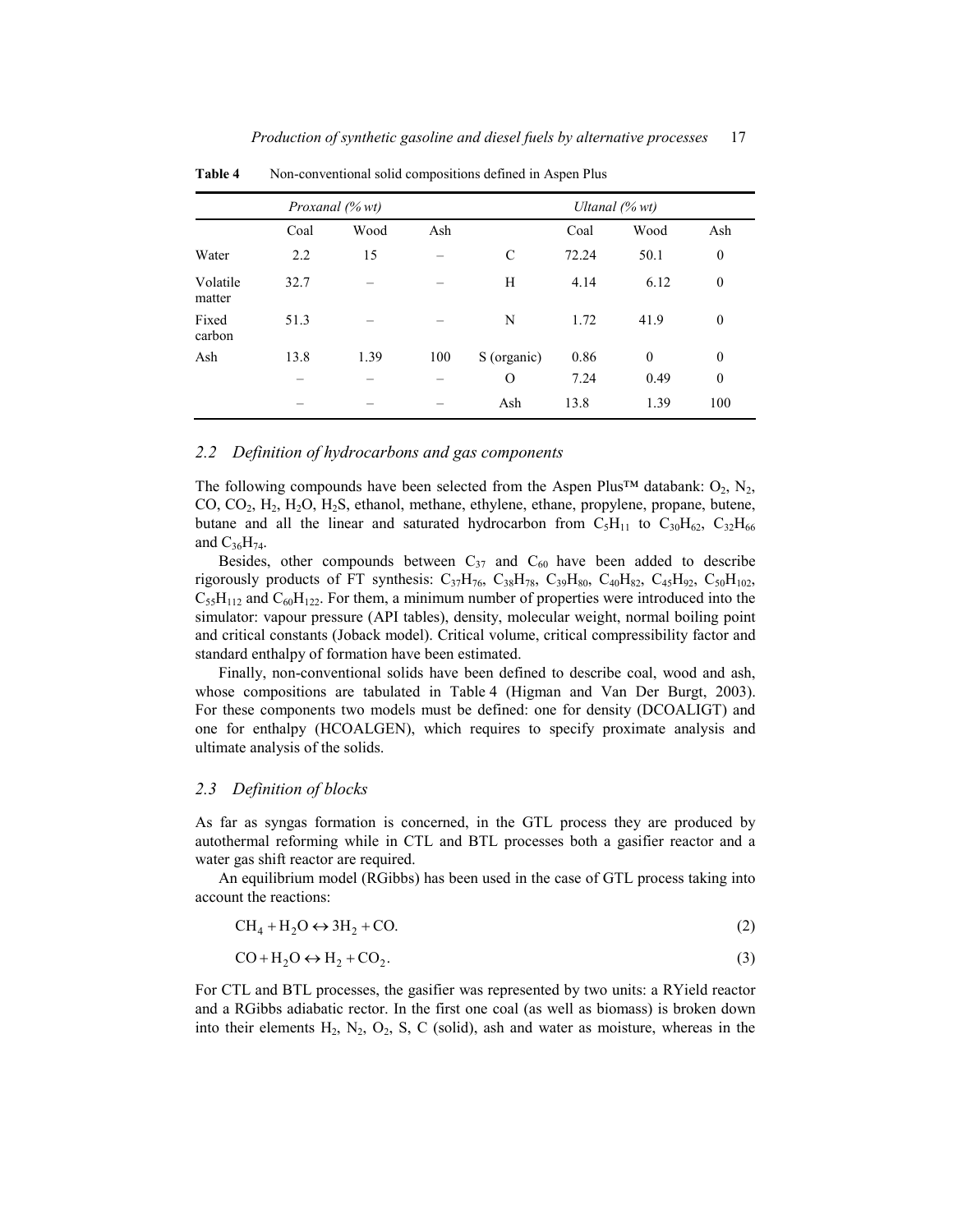second unit reactions (2) and (3) occur. After gasification cyclones and baghouse filters separate ash from the gaseous stream. Finally, water and  $CO<sub>2</sub>$  are removed in a flash unit.

FT synthesis was modelled by using a RYield reactor. The experimental products distribution is known (Oukaci, 2005) and syngas conversion is assumed equal to 87% (Moulijn, Makkee and Diepen, 2003).

FT reactions are summarised as:

$$
nCO + (2n+1)H_2 \rightarrow C_n H_{2n+2} + nH_2 O \quad (n-\text{paraffins}).
$$
\n(4)

$$
n\text{CO} + 2n\text{H}_2 \rightarrow \text{C}_n\text{H}_{2n+1}\text{OH} + (n-1)\text{H}_2\text{O} \quad \text{(alcohols)}.
$$
 (5)

Overall, 44 reactions of these types were written for all compounds from CH<sub>4</sub> to  $C_{60}H_{122}$ and ethanol.

Figure 1 shows the simulated products distribution, that is in acceptable agreement with the experimental profile. Product distribution on a weight basis is: gasoline  $(C_5$  to  $H_{11}$ ) 25.6%, diesel (C<sub>12</sub> to H<sub>18</sub>) 40.3 %, waxes (C<sub>19</sub> to H<sub>60</sub>) 31.6%, light gases 1.6 % and oxygenated compounds 1%.

The hydrocracking reactor was modelled using a RYield reactor, where product yields have been calculated assuming a conversion of the heavy feed (waxes) of 80% while the unreacted 20% is recycled to the reactor, after products separation.  $H_2$  used in this section is 0.65% of the heavy feed (Nasti, 2005). Waxes are converted to diesel (80% by weight), gasoline (15%) and to gaseous compounds: light hydrocarbons such as methane, ethane, propane and butane (5%), (Tijmensen, 2002).

Products separation from FT reactor outlet was achieved by four columns. The first one uses direct injection of steam and has a lateral stripper to recover the diesel fraction; here, the bottom product contains waxes while gaseous compounds and gasoline areextracted from the top. The bottom is sent to the hydrocracking reactor and the products of the reactor are sent to a second column similar to the first one, with direct injection of steam and a lateral stripper to recover the diesel fraction. The bottom is recycled to hydrocracking reactor and the top is sent, with the top of the other column to two column in series, in order to recover GPL and gasoline products.

**Figure 1** Products distribution (calculated and experimental) at the output of the Fischer–Tropsch reactor (see online version for colours)

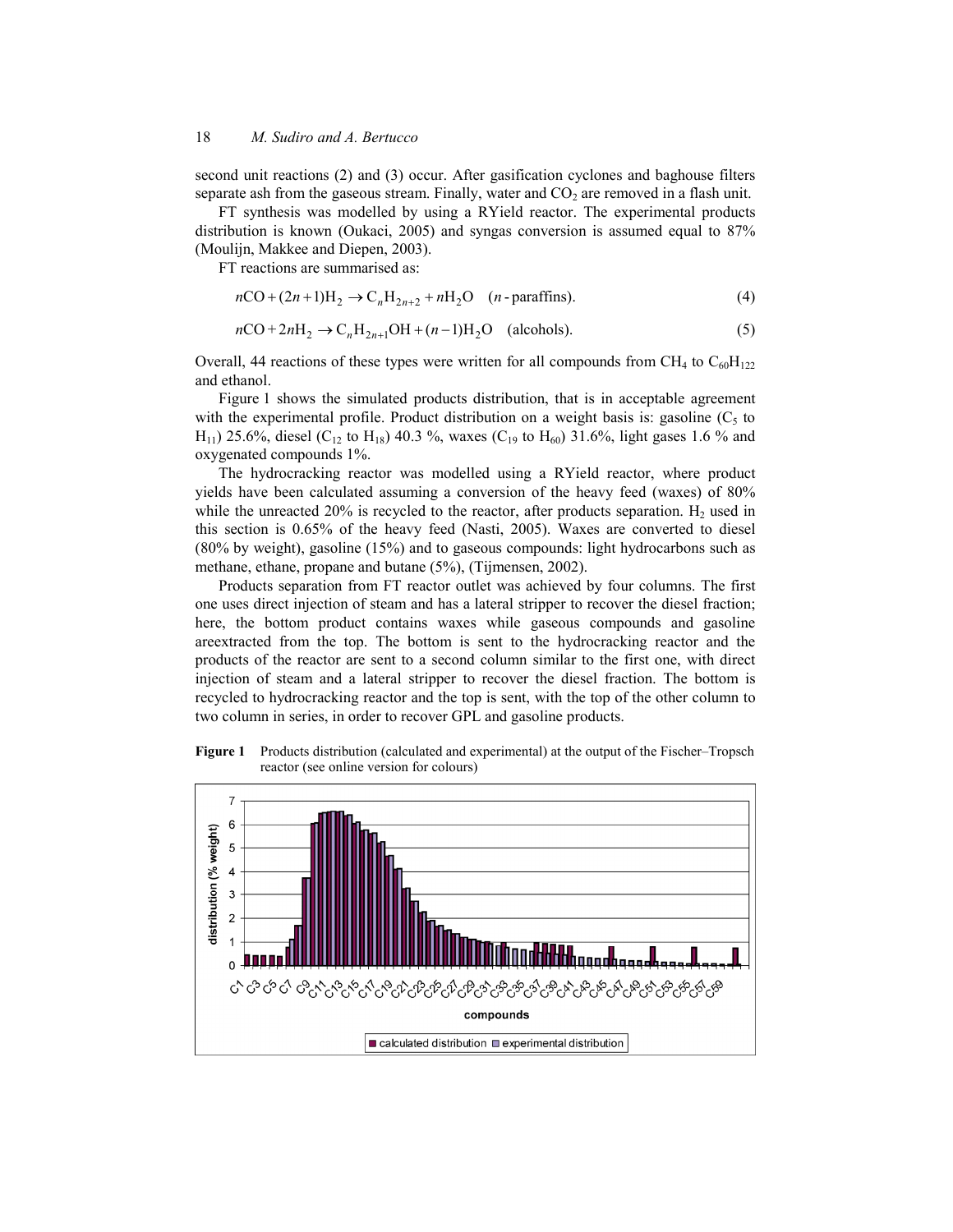Water at the output of the FT reactor amounts to 48.4% of all products (weight basis) and contains many polluting compounds (alcohols and organic acids overall 1.3%). A stripping column was used to treat this water, with steam and partial condenser: the gaseous stream at the top contains 65.7% on weight basis of oxygenated compounds and the bottom product is without alcohols but contains some acids.

# **3 Simulation results and discussion**

Block flow diagrams of the simulated process: GTL, CTL and BTL are reported, respectively, in Figures 2–4, where all flow rates are also shown to check material balances.

The fuel production per unit of feedstock (natural gas, coal and wood, weight basis), is 66.7, 32.5 and 16.8%, respectively; these values are in agreement with data from industrial and pilot plants.

Synthetic fuels produced from the three processes have always a similar proportion: GPL 1%, gasoline 29% and diesel 70%.



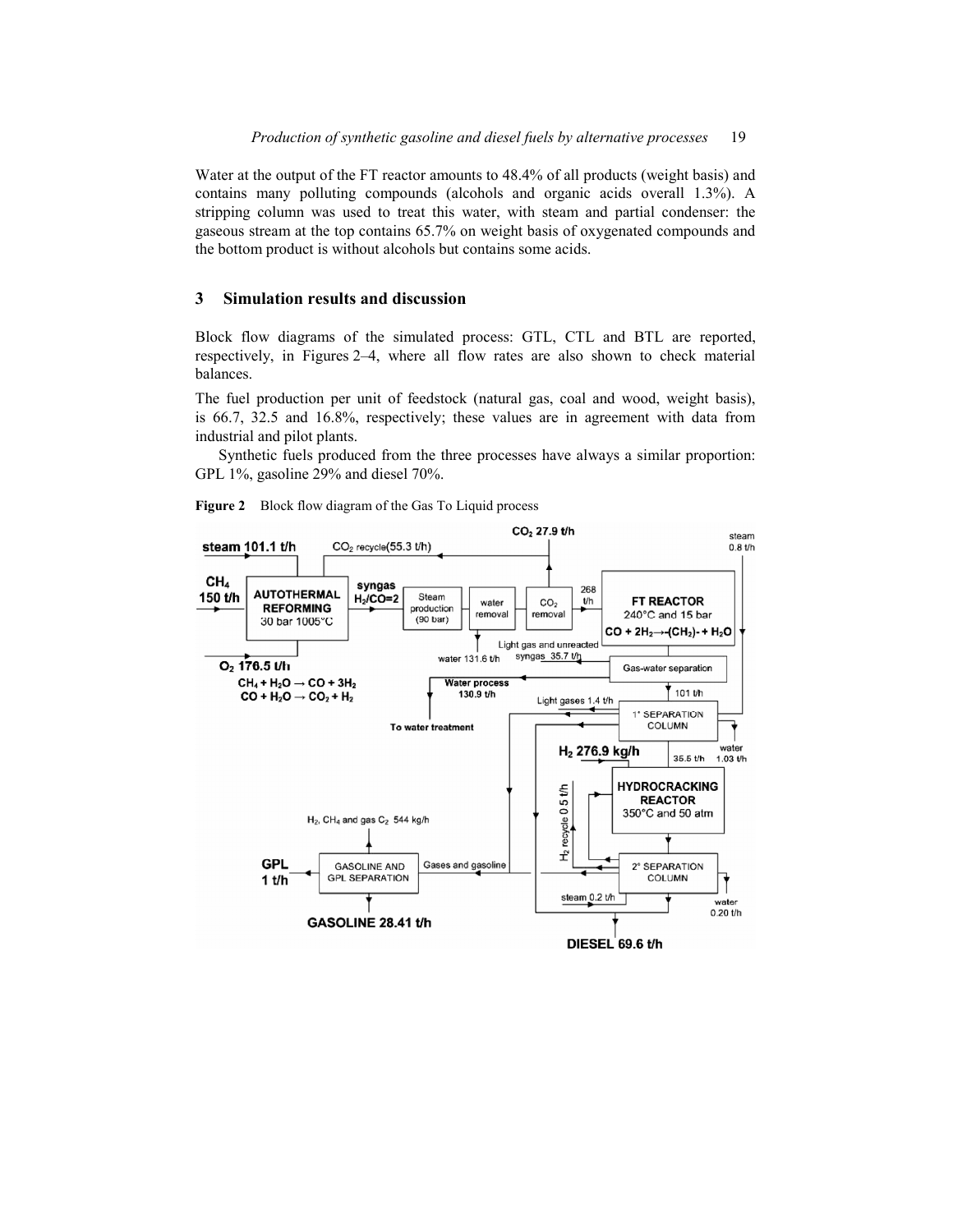

**Figure 3** Block flow diagram of the Coal To Liquid process

**Figure 4** Block flow diagram of the Biomass To Liquid process



In addition, the  $CO_2$  produced per unit mass of liquid fuel is 0.90 kg  $CO_2/kg$  for GTL, 4.79 kg  $CO_2/kg$  for CTL and 6.08 kg  $CO_2/kg$  for BTL process. In this last case, carbon dioxide is not an issue because it derives from a renewable source. We remember that when the fuel is burnt in the car engine about 3 kg  $CO<sub>2</sub>/kg$  fuel are produced in addition.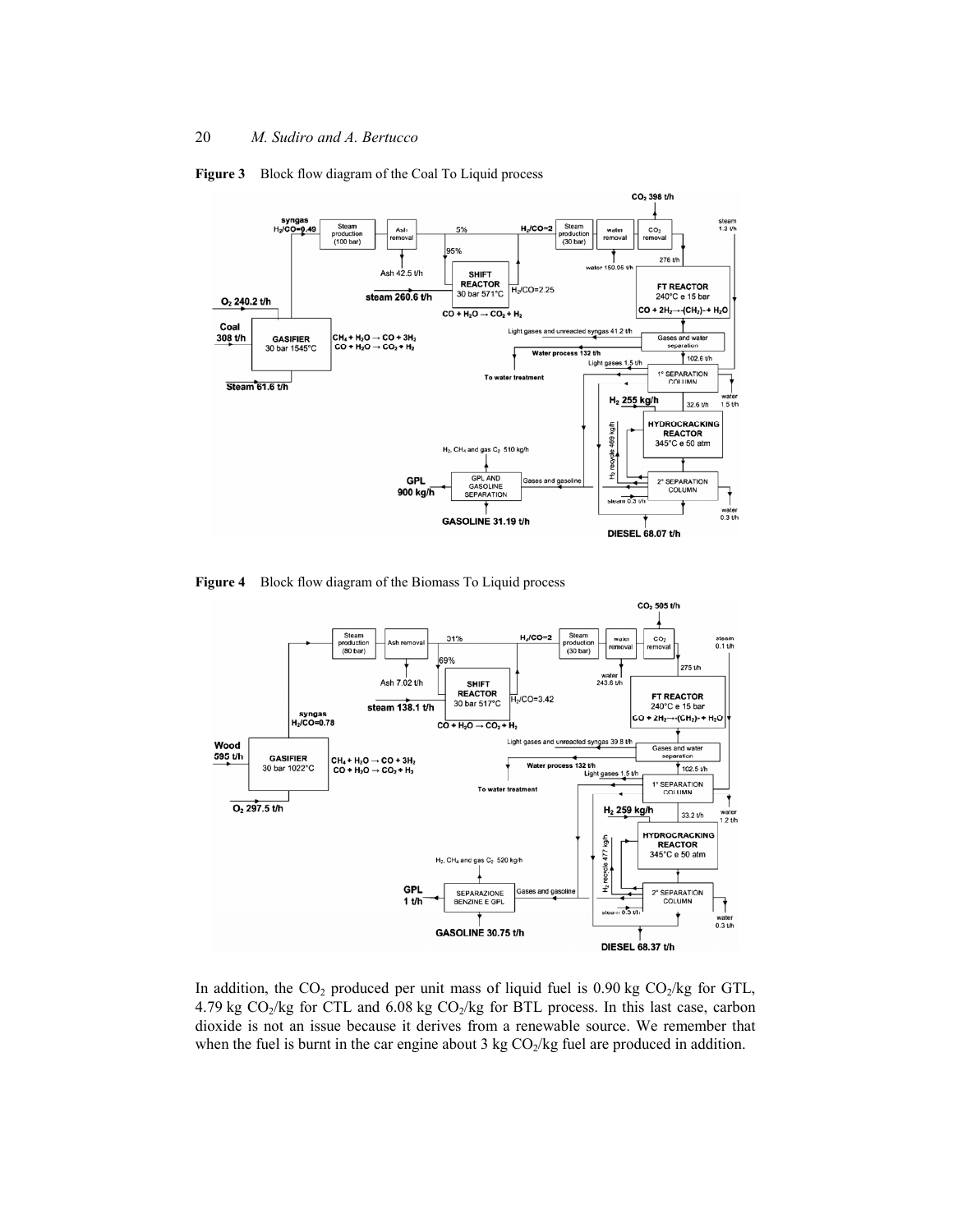

**Figure 5** Partitioning of the investment costs for a Gas To Liquid plant (see online version for colours)

We recall that in a steam reforming industrial plant producing hydrogen from CH<sub>4</sub> about 9 kg  $CO<sub>2</sub>$  are obtained per kg of  $H<sub>2</sub>$  produced (Nasti, 2005), comparable to the CTL case.

From the energy analysis it can be concluded that the GTL process is energetically self-sufficient.

In a similar way, energy integration has been carried out for CTL process with the same conclusion.

Also, after the energy integration of the two processes, the  $CO<sub>2</sub>$  emissions have been recalculated and for GTL are  $0.63$  kg  $CO<sub>2</sub>/kg$  synfuel produced and for CTL are 4.66 kg  $CO<sub>2</sub>/kg$  synfuel produced (Sudiro and Bertucco, 2007).

# **4 Economic and financial analysis**

The cost of production of synthetic fuels from a GTL process was calculated and the return of investment was evaluated.

For CTL and BTL processes, this analysis could not be carried out due to the lack of data for the estimation of the operating and investment costs; in fact, only pilot plants of these types are currently operated in the world.

#### *4.1 Economic analysis*

The minimum capacity of a GTL plant corresponds to two air separation units, needed to obtain  $O_2$ , that is for a production from 34,000 to 36,000 barrels per day (bpd) of liquid fuel (Steynberg and Dry, 2004). This capacity is obtained with two trains of equipments, each one including one air separation unit, one reforming reactor and one FT synthesis reactor, and producing  $100 \text{ t h}^{-1}$  of synthetic fuel.

The partitioning of the investment costs for a GTL plant of 34,000 bpd capacity is shown in Figure 5.

Capital cost is about  $25,000$  \$ bpd<sup>-1</sup> (Steynberg and Dry, 2004) and resulting operating cost, without considering devaluation and feedstock cost, is 4–6\$ per barrel of product.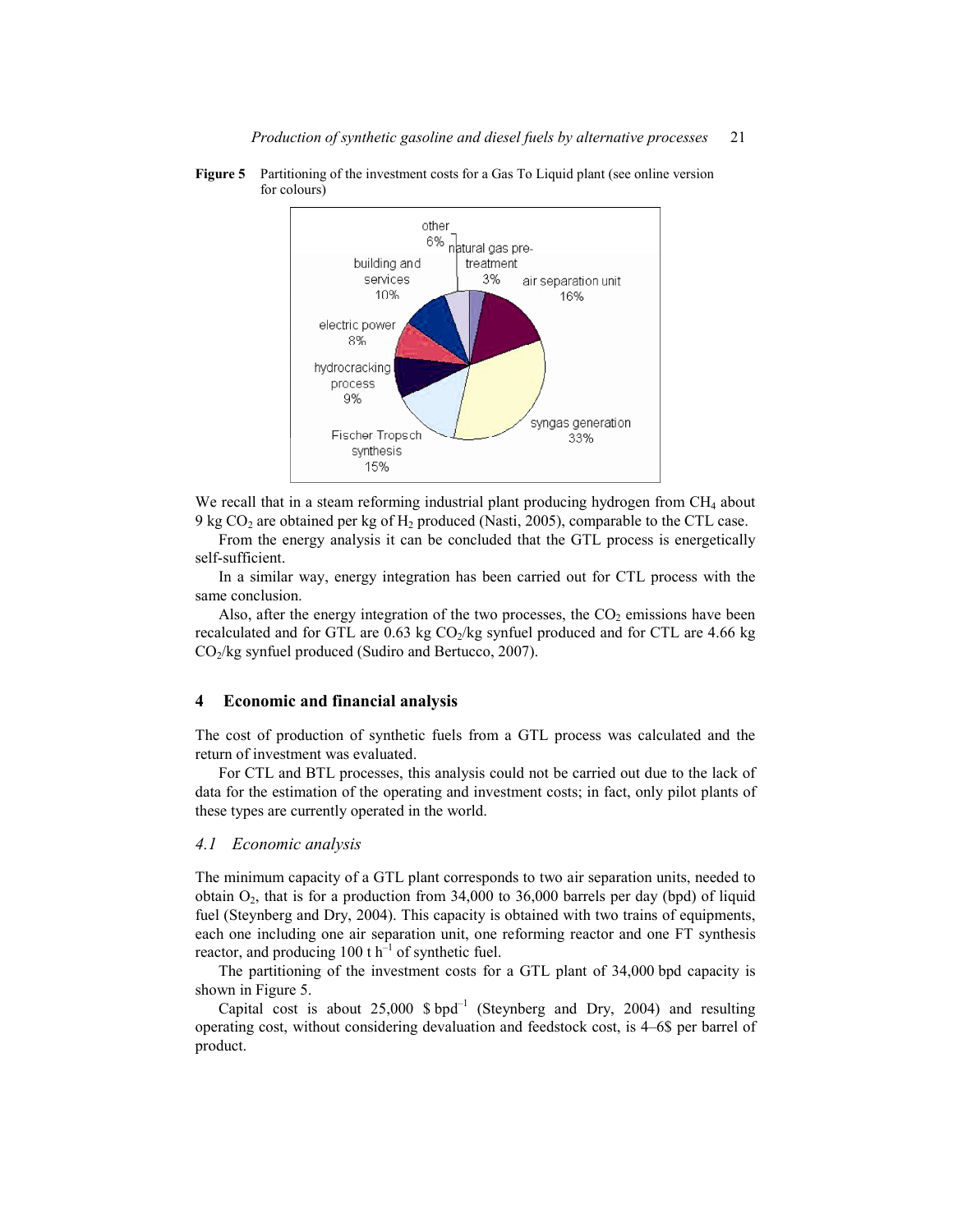To determine the cost of production of synthetic fuel the natural gas cost is needed. Natural gas price is  $10-14\$  Gcal<sup>-1</sup> in the developed country, where it is imported, and 2\$ Gcal<sup>-1</sup> where it is directly extracted; with a heating value of 12,000 kcal kg<sup>-1</sup> the cost becomes 0.12–0.17  $\$  kg<sup>-1</sup> in the first case and 0.024  $\$  kg<sup>-1</sup> in the second one. We remember that 1.5 kg natural gas are needed to produce 1 kg of liquid fuel, according to our simulation.

Table 5 summarises capital, operating and feedstock costs and the final production fuel cost. It is clear how for plant far from the country of natural gas extraction (Case 1) the main cost is feedstock, about five times of the capital cost; for this reason GTL plants will be conveniently located in the country where the gas is available (Case 2).

# *4.2 Fossil fuels and synthetic fuels comparison*

It is interesting to compare the synthetic fuel cost with that of fossil fuel. The last can be easily (and roughly) evaluated on the base of the oil barrel price.

The cost of production of fossil fuel can be estimated equal to  $0.349 \in I^{-1}$ ,  $0.439 \in I^{-1}$ and 0.549  $\in$  l<sup>-1</sup>, respectively, for a price of barrel of 63.54 (as at November 30, 2006) (www.24oreborsaonline.ilsole24ore.com), 80 and 100 US dollars.

The comparison with synthetic fuel is shown in Figure 6, where it is clear the competitiveness of the synthetic fuel: where the plant is located close is the feedstock the advantage is 3.5 times at the current oil price.

**Table 5** Total cost of production of synthetic fuel from a Gas To Liquid plant in two different scenaries

| Case 1<br>Case 2<br>85 |
|------------------------|
|                        |
|                        |
| 74.256<br>74.256       |
| 62.899<br>445.536      |
| 604.792<br>222.155     |
| 17.95<br>48.87         |
| 0.308<br>0.113         |
| 0.234<br>0.086         |
|                        |

**Figure 6** Comparison between cost of production of synthetic fuel (case 1 and 2) with fossil fuel (see online version for colours)

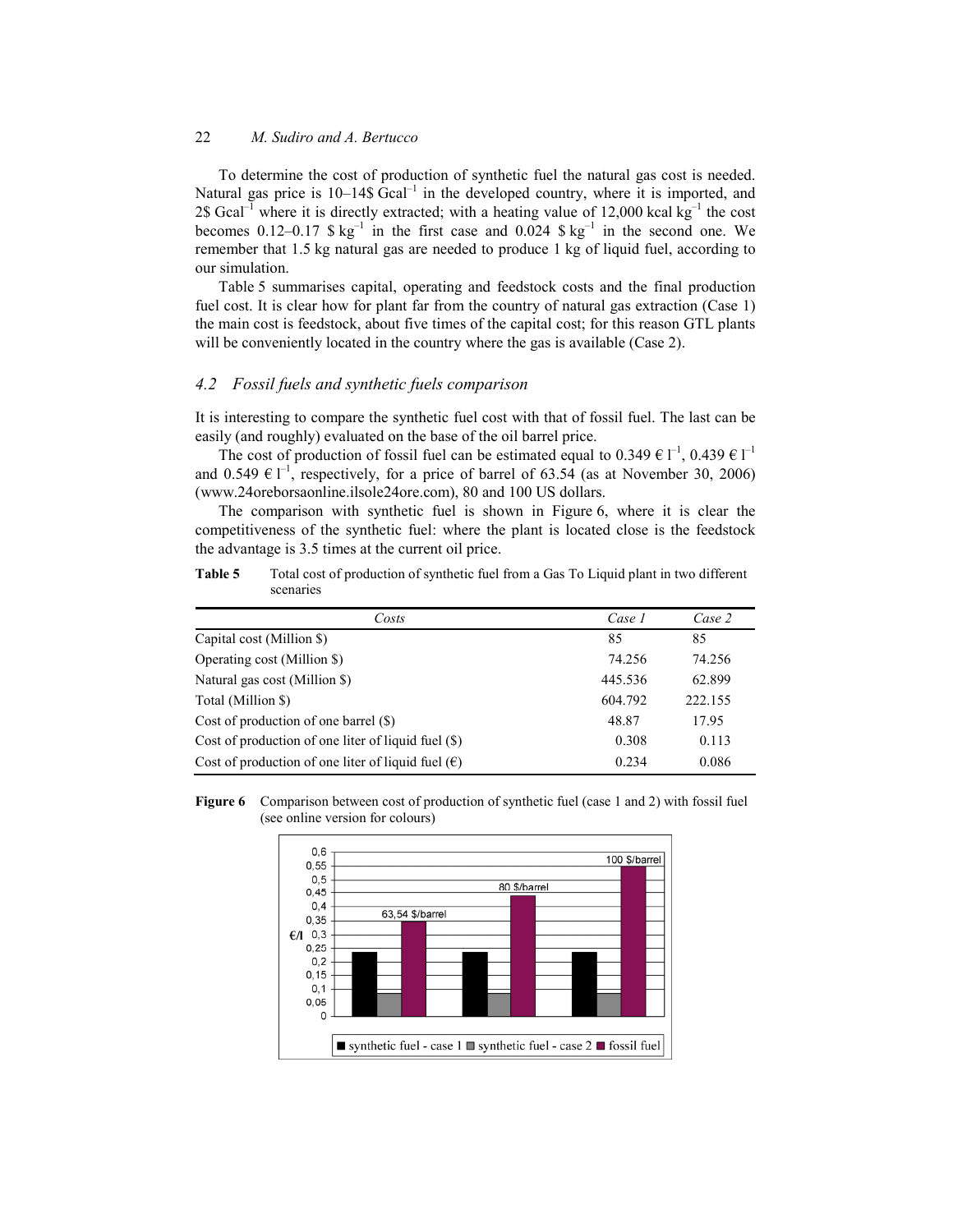## *4.3 Financial analysis*

To do a financial analysis we have calculated the Net Present Value (NPV), that is the sum of discounted free cash flow and the Internal Rate of Return (IRR), which represents the interest rate received for an investment.

In order to carry out a financial analysis it is necessary to set the tax rate and the discount rate. We selected 35% for the first one and 15% for the second one.

Then the market price of the alternative fuel must be known. It is known that this fuel in Europe has a market price of  $500 \text{ s t}^{-1}$  (Nasti, 2005) and assuming a medium value of density of 0.8 t m<sup>-3</sup>, the result is 0.4 \$  $\Gamma$ <sup>1</sup> of diesel synthetic fuel. This value becomes  $(0.303 \epsilon \text{ with the current } \text{\$ to } \epsilon \text{ exchange rate (November 30, 2006))$ (www.24oreborsaonline.ilsole24ore.com).

We distinguish between two cases:

- 1 the plant is located far away from the country of origin of the raw materials
- 2 the plant is located near the gas extraction site.

A sensitivity analysis on the capital cost in the range  $25,000-30,000\$  bpd<sup>-1</sup> has also been done.

Results are tabulated in Table 6 where case 1 is for a plant located far away from the country of origin of natural gas (natural gas cost of  $0.17 \text{ S kg}^{-1}$ ), case 2 is for a plant located near the extraction of natural gas, where it is cheaper. Cases 3a and 3b correspond to cases 1 and 2 but with capital costs equal to  $30,000 \text{ s}$  bpd<sup>-1</sup>.

### Table 6 Financial analysis results

|                                           | Case 1 | Case 2   | Case 3a | Case 3b  |
|-------------------------------------------|--------|----------|---------|----------|
| IRR $(\%)$                                | 20.06  | 52.38    | 15.76   | 43.67    |
| NPV (Million \$)                          | 169.75 | 1417 987 | 29.612  | 1277.849 |
| Time necessary to repay the plant (years) | 6.9    | 2.4      | 93      |          |

**Figure 7** Cumulative discounted cash flow vs. years in the four cases examined (see online version for colours)

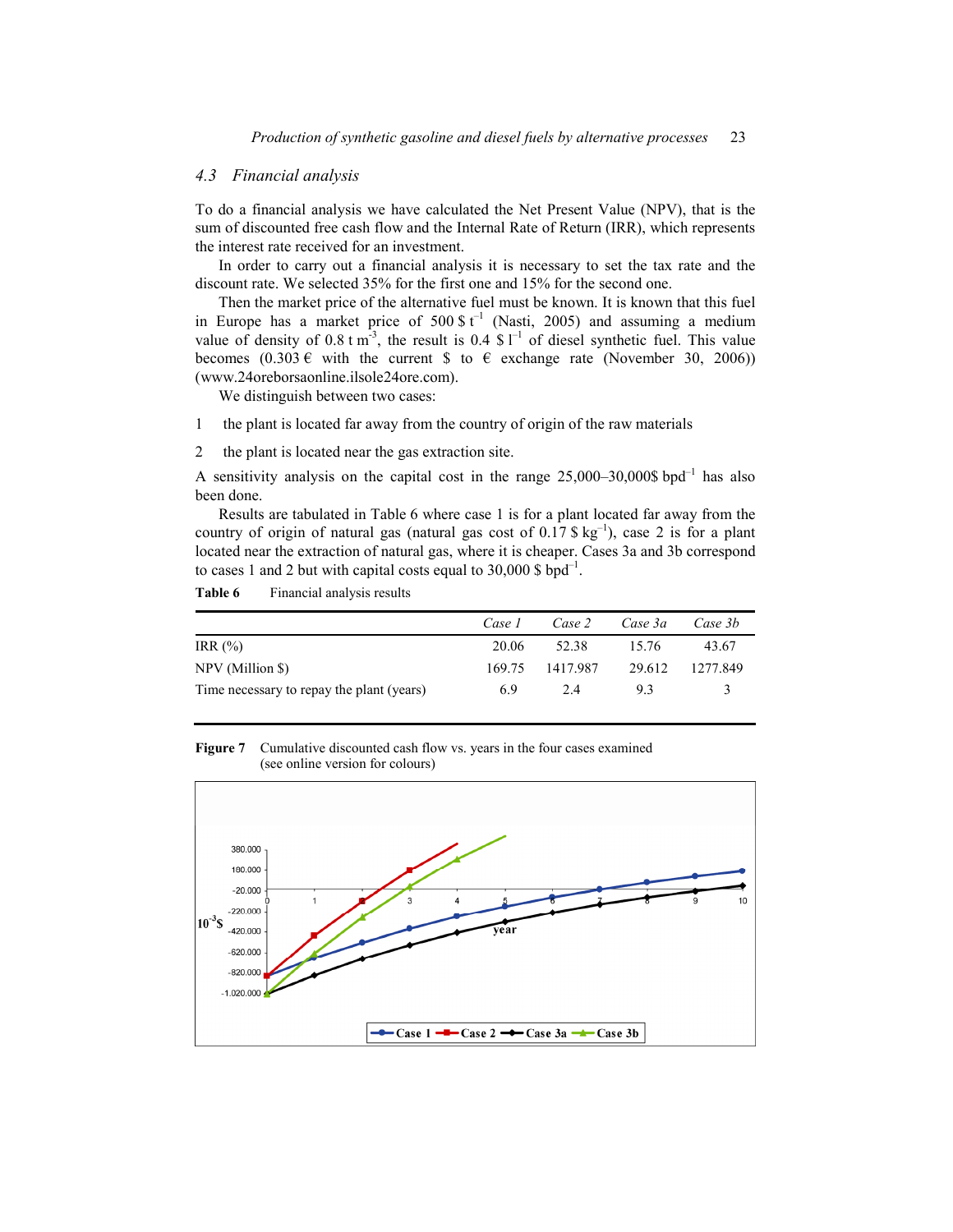Figure 7 shows cumulative discounted cash flow vs years in the four cases examined.

These results confirm the fundamental role of feedstock cost for the convenience of a GTL plant: if it is built in a country where natural gas is available at a low price, also in the more unfavourable hypothesis, the return of the investment is of approximately 3 years. In developed countries this value increases to about 9 years.

## **5 Conclusions**

A detailed process simulation was developed for three 100 t  $h^{-1}$  synthetic fuel production plants from three different feedstocks: natural gas, coal and wood. Corresponding processes are named GTL, CTL and BTL. Product yields (weight basis) of 66.7, 32.5 and 16.8% were found, respectively.

The  $CO_2$  emitted for unit mass of liquid fuels produced is 0.90 kg  $CO_2/kg$  for GTL, 4.79 kg  $CO<sub>2</sub>/kg$  for CTL, and 6.08 kg  $CO<sub>2</sub>/kg$  for BTL process. In this last case,  $CO<sub>2</sub>$  is neutral, because it derives from a renewable source.

The economical and financial analysis has shown that it is extremely convenient to invest in a GTL plant located in countries where natural gas is available at a low price, thanks to the favourable return of investment.

No such analysis could be carried out for both the CTL and BTL processes, as only pilot plants are currently operated around the world in these cases.

### **References**

- Apelblat, A., Tamir, A. and Wagner, M. (1983) 'Association in carboxylic acid-aliphatic alcohol mixtures: the binary mixtures of acid acetic with n-butanol, n-hexanol, n-octanol and n-dodecanol', *Zeitschrift für Physikalische Chemie* (Wiesbaden), Vol. 137, pp.129–137.
- Dry, M.E. (2002) 'The Fischer–Tropsch process: 1950–2000', *Catalysis Today*, Vol. 71, pp.227–241.
- Energy Consumption and Oil Availability. Available at: www.ifp.fr.

Euro-Dollar Exchange Rate. Available at: www.24oreborsaonline.ilsole24ore.com.

- Higman, C. and Van Der Burgt, M. (2003) *Gasification*. Burlington, MA: Gulf Professional Publishing Elsevier.
- Ito, T. and Yoshida, F. (1963) 'Vapor–liquid equilibra of water-lower fatty acid systems: water-formic acid, water-acetic acid and water-propionic acid', *Journal of Chemical Engineering*, Data., Vol. 8, pp.315–320.
- Moulijn, J.A., Makkee, M. and Diepen, A. V. (2003) *Chemical Process Technology*. Chirchester, UK: Jon Wiley and Sons, Ltd.
- Nasti (2005) 'Independent consultant', *Personal Communications*.
- Oukaci, R. (2005). 'Fischer–Tropsch synthesis', *Presented at the 5th Annual World GTL Conference*. London, UK, May 17.
- Oil price variation from 1940 to now. Available at: http://research.stlouisfed.org/fred2/series/ OILPRICE/98/10yrs.
- Poling, B.E., Prausnitz, J.M. and O'Connel, J.P. (2000) *The properties of gases and liquids* (5th ed.). New York, NY: McGraw-Hill.
- Rius, A., Otero, J. L. and Macarron, A. (1959) 'Equilibres liquide–vapeur de mélanges binaires donnant une réaction chimique; systèmes méthanol–acide acétique; éthanol-acide acétique; n-propanol–acide acétique; n-butanol–acide acétique', *Chemical Engineering Science*, Vol. 10, pp.105–111; 288–290.